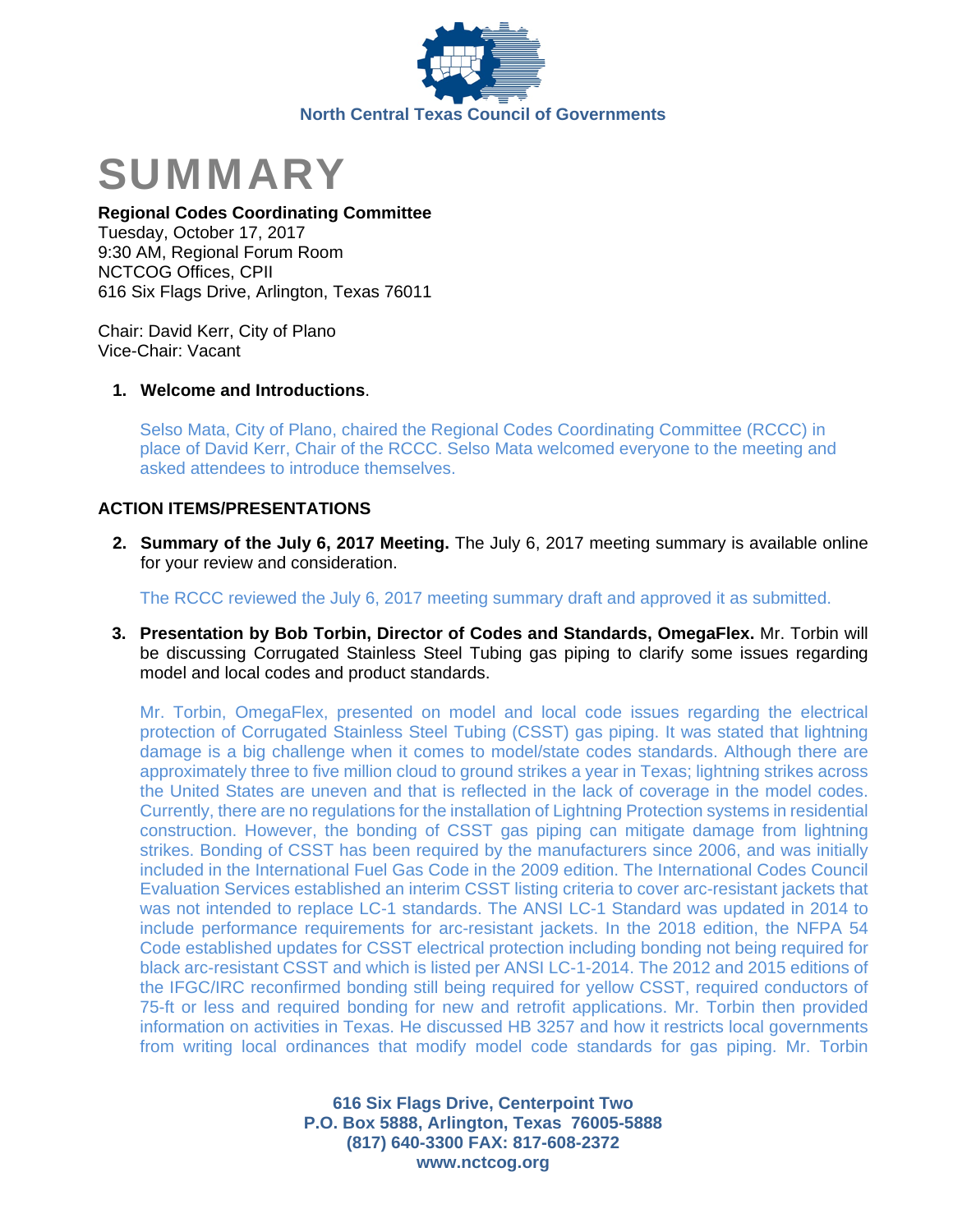

suggested that the 2018 International Fuel Gas Codes be adopted by NCTCOG as published regarding CSST.

**4. Oncor Electrical Service Update.** Oncor published an update to the Oncor Guidelines in May 2017. Mr. Jose Bernal (Oncor) will be discussing those changes and future updates.

Presentation deferred to the January 23, 2018 meeting.

- **5. Approval of Appointment of Regional Codes Coordinating Committee (RCCC) Member.** The RCCC will consider the nomination of two new members. Individuals for consideration:
	- Hugh Pender, Building Official, City of Farmers Branch
	- Christine Hadley, Assistant Building Official, City of Irving
	- Dwight Freeman, Lieutenant, City of Dallas
	- Wayne Smith, Building Official, City of Decatur
	- Jeffery Widmer, Building Official, City of Rockwall.

NCTCOG presented a list of prospective members that were nominated to fill the two public sector vacancies. Jim Olk, City of Garland, made a motion to appoint Christine Hadley, City of Irving, to the RCCC. David Pendley, City of North Richland Hills, seconded and the motion passed unanimously. Jack Baxley, TEXO, made a motion to appoint Dwight Freeman, City of Dallas, to the RCCC. Larry Bartlett, TD Industries, seconded and the motion passed unanimously.

## **6. Building and Residential Advisory Board (BRAB) Nomination**. The BRAB is seeking approval for the appointment of Kurt Kasson, Building Official, City of Allen.

Ed Dryden, City of Dallas, motioned to approve the appointment of Kurt Kasson, City of Allen, to the Building and Residential Advisory Board. Jack Baxley, TEXO, seconded and the motion passed unanimously.

**7. Energy and Green Advisory Board (EGAB) Nomination (Ed Dryden).** The EGAB is seeking approval for the appointment of Thomas Wood, Senior Plans Examiner, City of Carrollton and Joelle Hainley, Assistant Building Official, Town of Flower Mound.

Jim Olk, City of Garland, moved to approve the appointments of Thomas Wood, City of Carrollton and Joelle Hainley, City of Flower Mound. James Rodriguez, Fox Energy Specialists, seconded and the motion passed unanimously.

**8. Regional Codes Coordinating Committee Vice-Chair Nomination.** The RCCC will consider the nomination of Jim Olk, Building Official, City of Garland.

Bahman Yazdani, Texas A&M Energy Systems Laboratory, motioned to approved Jim Olk, City of Garland, as the Vice Chair of the RCCC. Steve Covington, City of Frisco, seconded and the motion passed unanimously.

**DISCUSSION**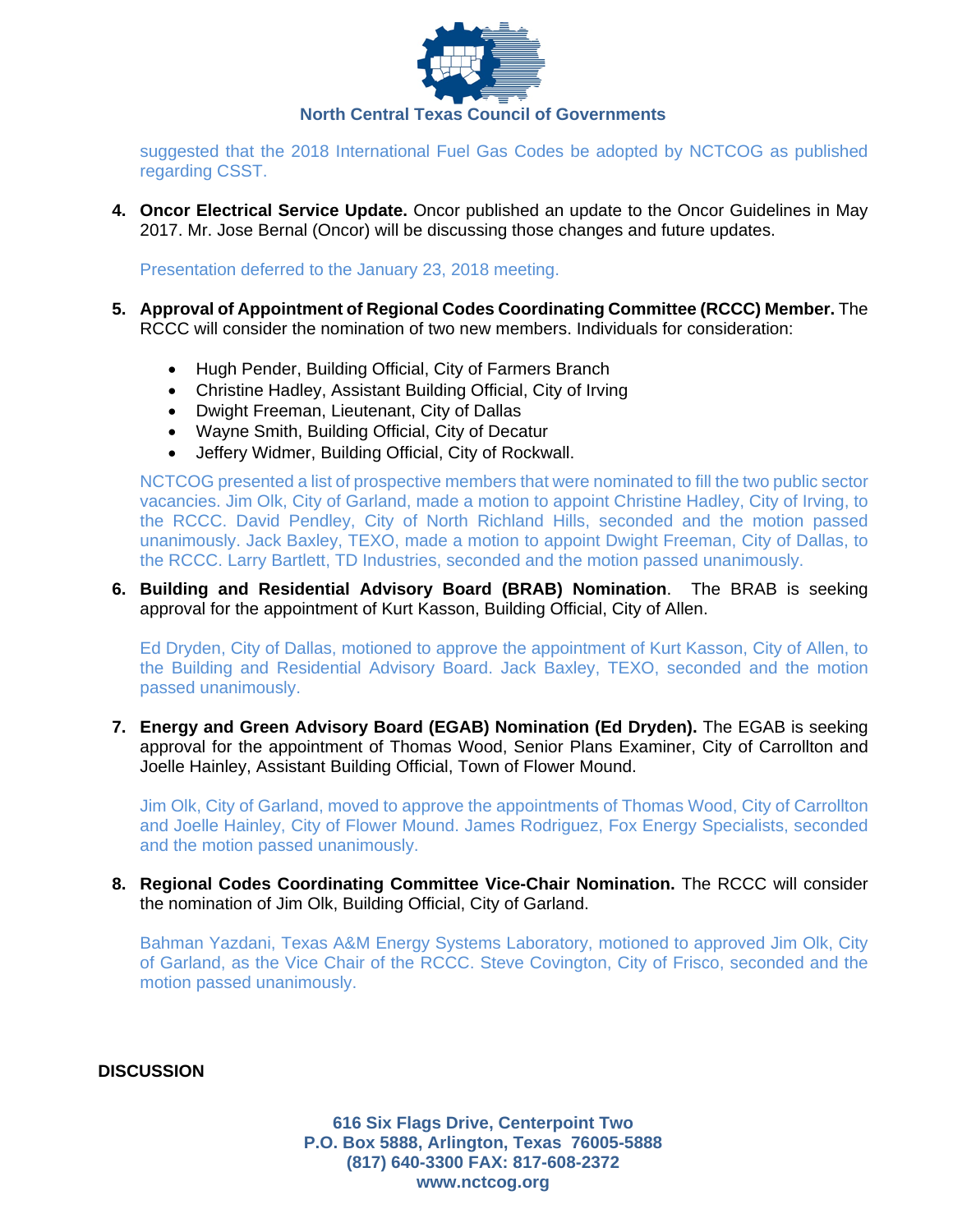

**9. RCCC Work Program Discussion.** The RCCC will discuss the current budget for the Work Program. Additionally, the RCCC will provide guidance to NCTCOG on Work Program activities to prioritize the next fiscal year.

NCTCOG provided an overview of the current Work Plan cost share commitments and the overall status of FY 2018 funds. The committee asked if there was a limit on how many private sector entities could commit to the work program. NCTCOG informed the RCCC that private entities could commit no more than \$7,500 (the same amount as the largest city) and no less than \$750. Selso Mata, City of Plano, stated his concern over accepting funding from private entities since, historically, NCTCOG Work Programs have not been funding with private funds. NCTCOG was asked by the RCCC to ask the Board of Directors if private funds can be accepted for the Work Plan. David Lehde, Dallas Builders Association, stated that he will wait to commit until he has word that private entities do not pose as a conflict of interest to the Work Program.

**10. Electronic Plan Submittal Subcommittee.** An Electronic Plan Submittal Subcommittee has been formed to draft recommendations that would help standardize the electronic plan submittal process across the region. The RCCC will discuss next steps for the subcommittee.

NCTCOG staff announced those who volunteered to serve on an Electronic Plan Submittal Subcommittee. David Lehde, Dallas Builders Association, asked what the function of the subcommittee will be, in response, Jim Olk, City of Garland, stated that he started the discussion to create this subcommittee because he felt it best to standardize the Electronic Plan Submittal Form due to the variance across the region and the introduction of software that some communities are adopting.

**11. Regional Recommended Code Amendments Discussion.** The RCCC will discuss meeting schedules and timelines for the regional recommended code amendment review.

NCTCOG presented the list of International Code Council codes that were reviewed during the 2015 review session. The RCCC stated they will be reviewing the same codes in addition to the Pool and Spa and the Wildland Urban Interface codes. Selso Mata, City of Plano, stated that the Building and Residential Advisory Board will begin their meetings in October. Gilbert Urvina stated that the Plumbing and Mechanical Advisory Board will begin meeting mid-November to early December. Bob Morgan stated that the Fire Advisory Board will begin meeting in November. The Fire Advisory Board will review the Wildland-Urban Interface. NCTCOG will begin the process of purchasing the International Codes books for use during the review process.

**12. Building Inspection Emergency Response Teams (Selso Mata).** The RCCC will discuss the creation of a funding mechanism for disaster response.

Selso Mata, City of Plano, discussed an idea to begin a more formal arrangement with the Building Officials Association of Texas (BOAT) to provide emergency response assistance. The RCCC asked NCTCOG staff to arrange a meeting with the members of the Public Works Emergency Response Team (PWERT) in order to discuss how PWERT is funded and potentially formalize BOAT as an emergency response team, similar to PWERT.